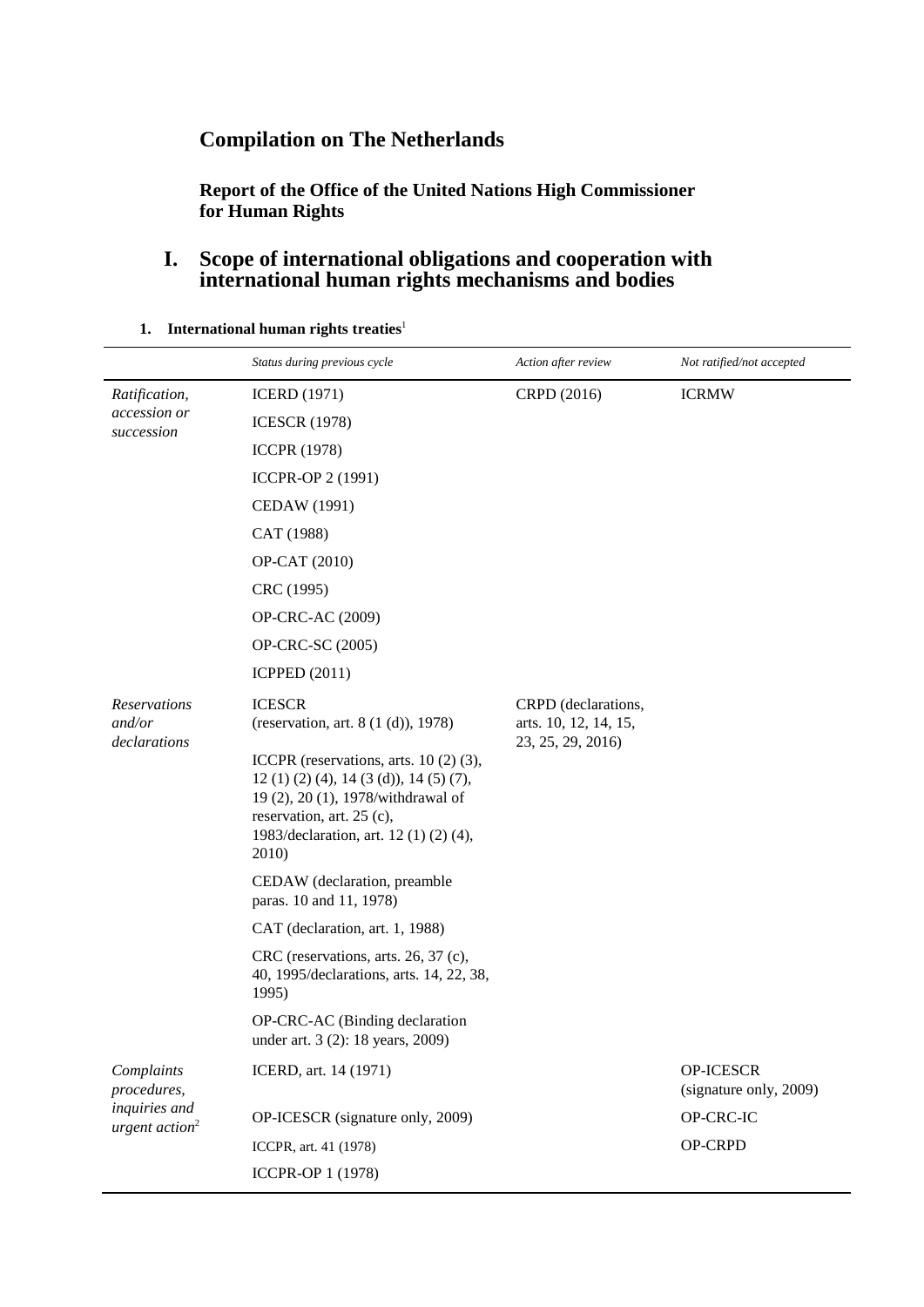OP-CEDAW, art. 8 (2002)

CAT, arts. 20-22 (1988)

ICPPED, arts. 31-32 (2011)

#### **2. Other main relevant international instruments**

|                                                    | Status during previous cycle                                                                          | Action after review | Not ratified               |
|----------------------------------------------------|-------------------------------------------------------------------------------------------------------|---------------------|----------------------------|
| Ratification,<br><i>accession or</i><br>succession | Convention on the Prevention and<br>Punishment of the Crime of Genocide                               |                     |                            |
|                                                    | Rome Statute of the International<br>Criminal Court                                                   |                     |                            |
|                                                    | Palermo Protocol <sup>3</sup>                                                                         |                     |                            |
|                                                    | Refugees and Stateless Persons <sup>4</sup>                                                           |                     |                            |
|                                                    | Geneva Conventions of 12 August<br>1949 and Additional Protocols<br>thereto <sup>5</sup>              |                     |                            |
|                                                    | ILO fundamental conventions <sup>6</sup>                                                              |                     |                            |
|                                                    | ILO Convention No. 169 concerning<br>Indigenous and Tribal Peoples in<br><b>Independent Countries</b> |                     | ILO Convention No. $189^7$ |
|                                                    | Convention against Discrimination in<br>Education                                                     |                     |                            |

# **II. Cooperation with human rights mechanisms**

## **A. Cooperation with treaty bodies**

#### **1. Reporting status**

| Treaty body                                                           | Concluding<br>observations<br><i>included in previous</i><br>review | Latest report<br>submitted since<br>previous review | Latest concluding<br>observations | Reporting status                                                  |
|-----------------------------------------------------------------------|---------------------------------------------------------------------|-----------------------------------------------------|-----------------------------------|-------------------------------------------------------------------|
| Committee on the<br>Elimination of Racial<br>Discrimination           | March 2010                                                          | 2013                                                | August 2015                       | Combined twenty-second to<br>twenty-fourth reports due in<br>2019 |
| Committee on<br>Economic, Social and<br><b>Cultural Rights</b>        | November 2010                                                       | 2016                                                |                                   | Sixth report pending<br>consideration in 2017                     |
| Human Rights<br>Committee                                             | <b>July 2009</b>                                                    |                                                     |                                   | Fifth report overdue since<br>2014                                |
| Committee on the<br>Elimination of<br>Discrimination against<br>Women | February 2010                                                       | 2014                                                | November 2016                     | Seventh report due in 2020                                        |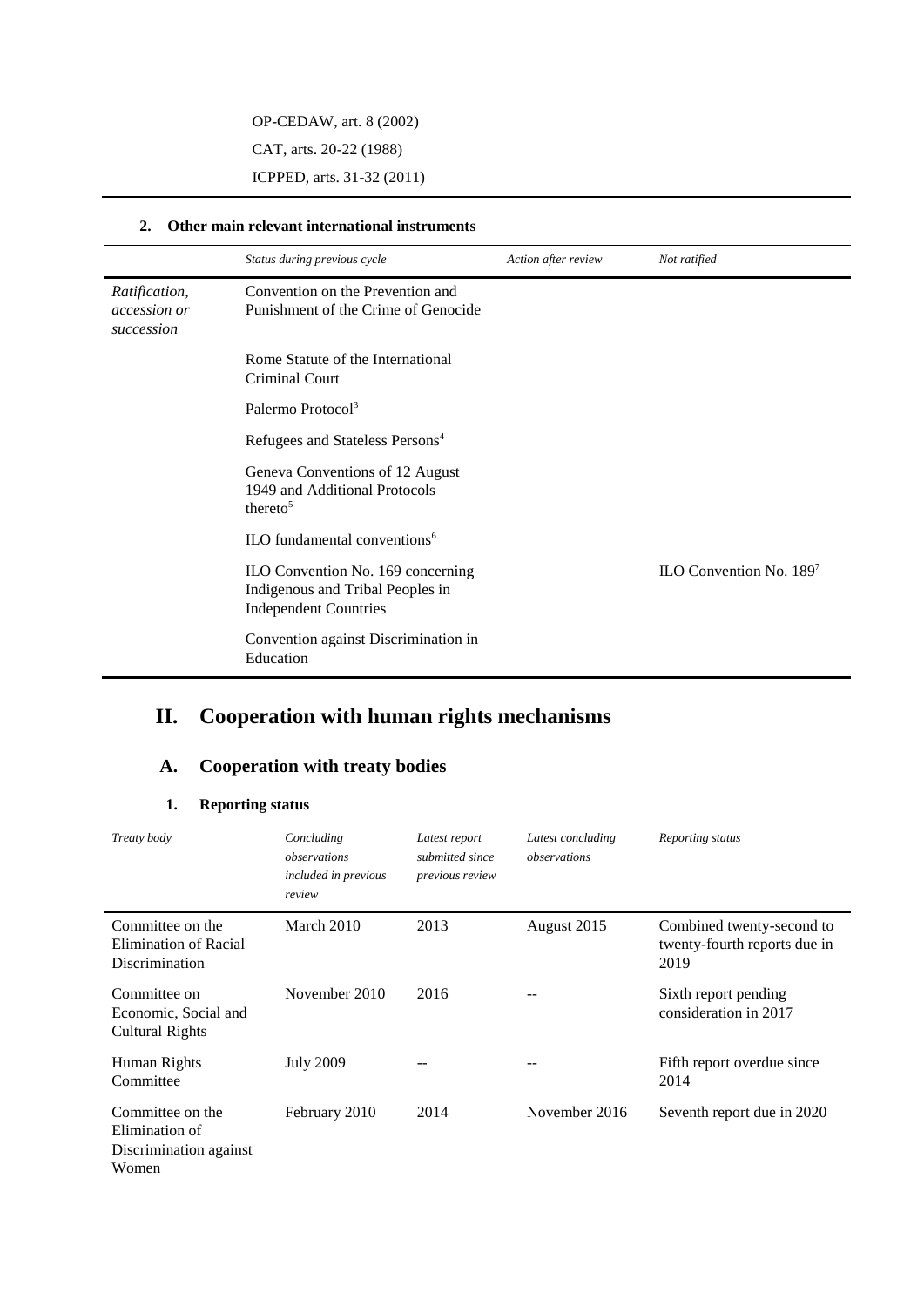| Treaty body                                                       | Concluding<br>observations<br>included in previous<br>review | Latest report<br>submitted since<br>previous review | Latest concluding<br>observations    | Reporting status                               |
|-------------------------------------------------------------------|--------------------------------------------------------------|-----------------------------------------------------|--------------------------------------|------------------------------------------------|
| Committee against<br>Torture                                      |                                                              |                                                     | May 2013                             | Seventh report due in 2017                     |
| Committee on the<br>Rights of the Child                           | January 2009<br>(to CRC and<br>OP-CRC-SC)                    | 2013<br>(to CRC)                                    | June 2015<br>(CRC and OP-<br>CRC-AC) | Combined fifth to sixth<br>reports due in 2020 |
| Committee on the<br>Rights of Persons with<br><b>Disabilities</b> |                                                              |                                                     |                                      | Initial report due in 2018                     |
| Committee on<br>Enforced<br>Disappearances                        |                                                              | 2013                                                | March 2014                           | Second report due in 2020                      |

#### **2. Responses to specific follow-up requests by treaty bodies**

| <b>Concluding observations</b>                                        |                    |                                                                                                                                                                                                            |                                                                                                                                 |
|-----------------------------------------------------------------------|--------------------|------------------------------------------------------------------------------------------------------------------------------------------------------------------------------------------------------------|---------------------------------------------------------------------------------------------------------------------------------|
| Treaty body                                                           | Due in             | Subject matter                                                                                                                                                                                             | Submitted in                                                                                                                    |
| Committee on the<br><b>Elimination of Racial</b><br>Discrimination    | 2016               | Racist hate speech and racial<br>discrimination; discrimination in<br>employment; minority groups. <sup>8</sup>                                                                                            | 2016. <sup>1314</sup>                                                                                                           |
| <b>HR</b> Committee                                                   | 2010               | Euthanasia; accelerated asylum<br>procedure; prison conditions in the<br>Netherlands Antilles. <sup>9</sup>                                                                                                | $2011^{15}$ and $2013.^{16}$ Follow-up<br>concluded, further information<br>requested in next periodic<br>report. <sup>17</sup> |
| Committee on the<br>Elimination of<br>Discrimination against<br>Women | 2012               | Domestic violence; human<br>trafficking. <sup>10</sup>                                                                                                                                                     | $2012^{18}$ and $2013.^{19}$ Further<br>information requested in next<br>periodic report. <sup>20</sup>                         |
| <b>CAT</b>                                                            | 2014               | Access to a lawyer in police<br>custody; investigations; statistics<br>on prosecuting suspects and<br>sanctioning perpetrators of torture<br>and ill-treatment. <sup>11</sup>                              | 2014. <sup>21</sup> Further Information<br>requested in $2016^{22}$                                                             |
| Committee on Enforced<br>Disappearances                               | 2015               | Netherlands Institute for Human<br><b>Rights and National Preventive</b><br>Mechanism, right to truth and<br>reparation; declaration of absence<br>as a result of enforced<br>disappearance. <sup>12</sup> | $2015^{23}$                                                                                                                     |
| <b>Views</b>                                                          |                    |                                                                                                                                                                                                            |                                                                                                                                 |
| Treaty body                                                           | Number of<br>views | <b>Status</b>                                                                                                                                                                                              |                                                                                                                                 |
| Human Rights<br>Committee                                             | $1^{24}$           | Follow-up dialogue ongoing <sup>25</sup>                                                                                                                                                                   |                                                                                                                                 |
| Committee against                                                     | $2^{26}$           | Further information requested <sup>27</sup>                                                                                                                                                                |                                                                                                                                 |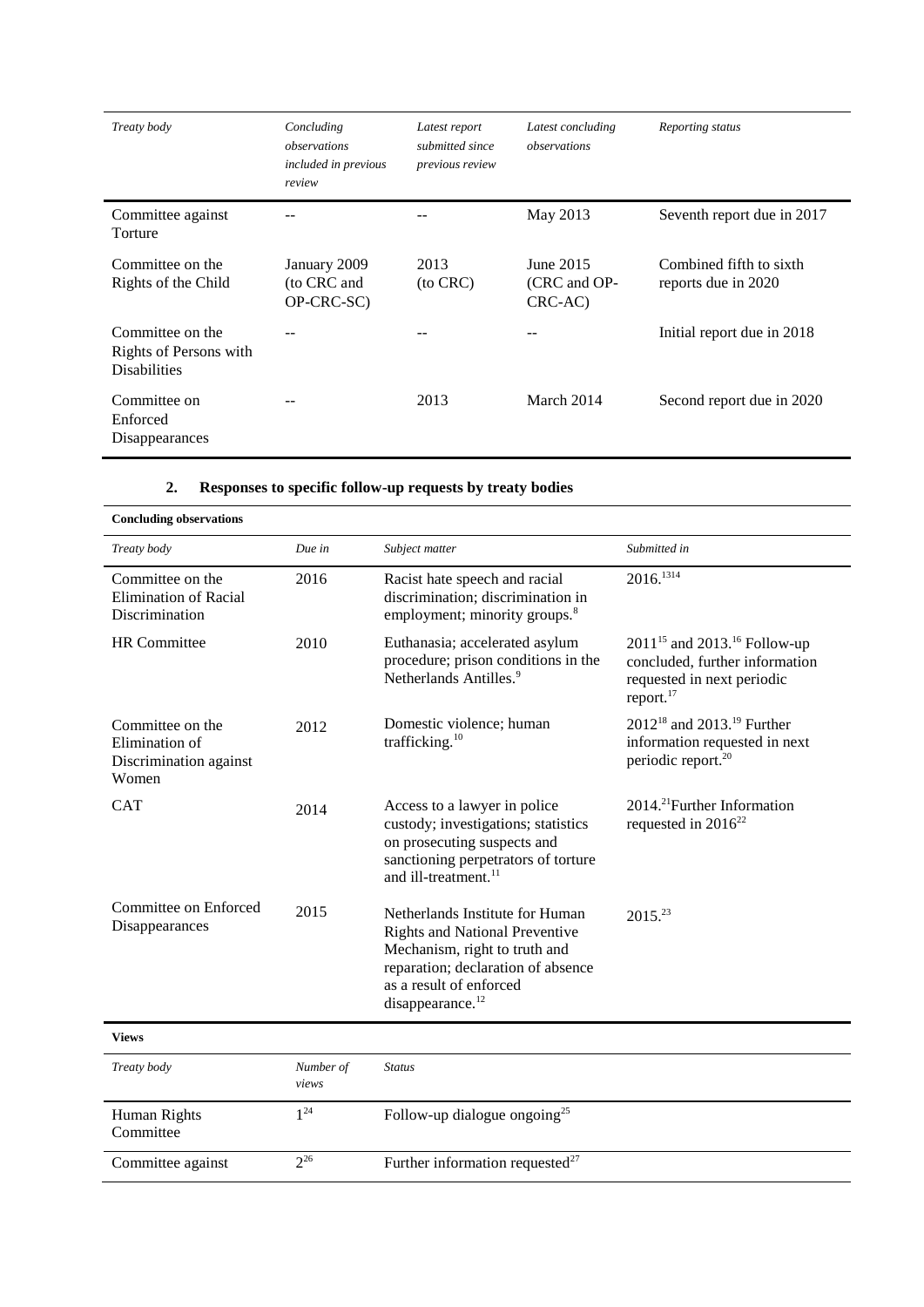| Torture                                                               |                  |                                              |
|-----------------------------------------------------------------------|------------------|----------------------------------------------|
| Committee on the<br>Elimination of<br>Discrimination against<br>Women | $1^{28}$         | Follow up dialogue ongoing <sup>29</sup>     |
| Country visits and/or inquiries by treaty bodies                      |                  |                                              |
| Treaty body                                                           | Date             | Subject matter                               |
| <b>SPT</b>                                                            | <b>July 2015</b> | National Preventive Mechanism. <sup>30</sup> |

## **B.** Cooperation with special procedures<sup>31</sup>

|                                                          | Status during previous cycle                                                                                  | Current status  |
|----------------------------------------------------------|---------------------------------------------------------------------------------------------------------------|-----------------|
| Standing invitation                                      | Yes                                                                                                           | Yes             |
| Visits undertaken                                        | Special Rapporteur on toxic waste                                                                             | African Descent |
|                                                          | $(26-28)$ November 2008) <sub>31</sub>                                                                        |                 |
| Visits agreed to in principle                            |                                                                                                               |                 |
| <i>Visits requested</i>                                  |                                                                                                               | ۰               |
| Responses to letters of allegation<br>and urgent appeals | During the period under review, 10 communications were sent. The<br>Government replied to all communications. |                 |
| [Follow-up reports and missions]                         |                                                                                                               |                 |

| Status of national human rights institutions $32$ |                              |                                           |
|---------------------------------------------------|------------------------------|-------------------------------------------|
| National human rights institution                 | Status during previous cycle | Status during present cycle <sup>33</sup> |
| Netherlands Institute for Human Rights            |                              | A(2014)                                   |

 $1$  The following abbreviations have been used in the present document:

-

|                   | ne following abole viations have been ased in the present document. |
|-------------------|---------------------------------------------------------------------|
| <b>ICERD</b>      | International Convention on the Elimination of All Forms of         |
|                   | Racial Discrimination                                               |
| <b>ICESCR</b>     | International Covenant on Economic, Social and Cultural Rights      |
| <b>OP-ICESCR</b>  | <b>Optional Protocol to ICESCR</b>                                  |
| <b>ICCPR</b>      | International Covenant on Civil and Political Rights                |
| <b>ICCPR-OP 1</b> | Optional Protocol to ICCPR                                          |
| <b>ICCPR-OP 2</b> | Second Optional Protocol to ICCPR, aiming at the abolition of the   |
|                   | death penalty                                                       |
| <b>CEDAW</b>      | Convention on the Elimination of All Forms of Discrimination        |
|                   | against Women                                                       |
| <b>OP-CEDAW</b>   | <b>Optional Protocol to CEDAW</b>                                   |
| <b>CAT</b>        | Convention against Torture and Other Cruel, Inhuman or              |
|                   | Degrading Treatment or Punishment                                   |
| OP-CAT            | Optional Protocol to CAT                                            |
| <b>CRC</b>        | Convention on the Rights of the Child                               |
| OP-CRC-AC         | Optional Protocol to CRC on the involvement of children in          |
|                   | armed conflict                                                      |
| OP-CRC-SC         | Optional Protocol to CRC on the sale of children, child             |
|                   | prostitution and child pornography                                  |
| OP-CRC-IC         | Optional Protocol to CRC on a communications procedure              |
| <b>ICRMW</b>      | International Convention on the Protection of the Rights of All     |
|                   | Migrant Workers and Members of Their Families                       |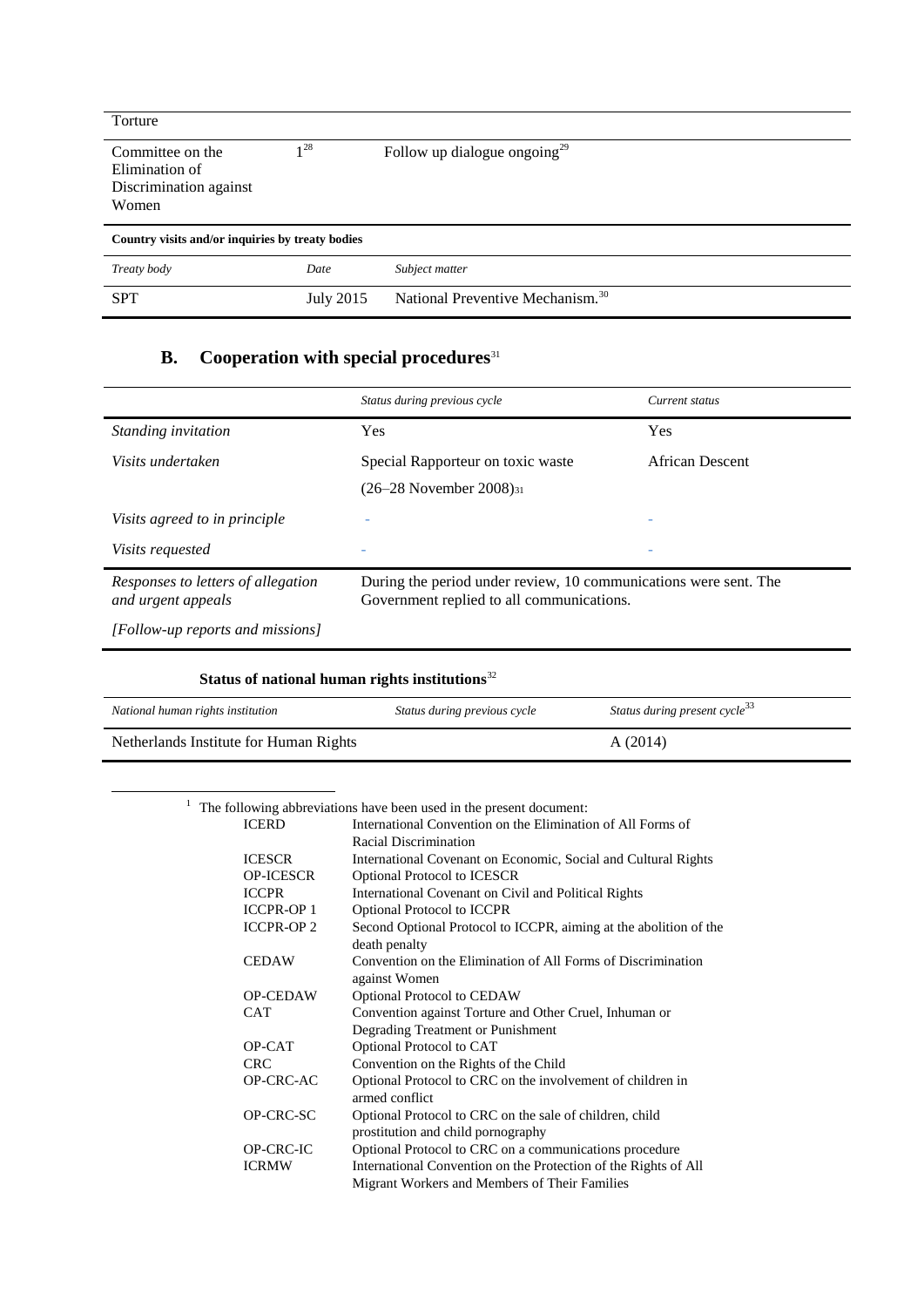| <b>CRPD</b>    | Convention on the Rights of Persons with Disabilities           |
|----------------|-----------------------------------------------------------------|
| <b>OP-CRPD</b> | <b>Optional Protocol to CRPD</b>                                |
| <b>ICPPED</b>  | International Convention for the Protection of All Persons from |
|                | <b>Enforced Disappearance</b>                                   |

2 Individual complaints: ICCPR-OP 1, art. 1; OP-CEDAW, art. 1; OP-CRPD, art. 1; OP-ICESCR, art. 1; OP-CRC-IC, art. 5; ICERD, art. 14; CAT, art. 22; ICRMW, art. 77; and ICPPED, art. 31. Inquiry procedure: OP-CEDAW, art. 8; CAT, art. 20; ICPPED, art. 33; OP-CRPD, art. 6; OP-ICESCR, art. 11; and OP-CRC-IC, art. 13. Inter-State complaints: ICCPR, art. 41; ICRMW, art. 76; ICPPED, art. 32; CAT, art. 21; OP-ICESCR, art. 10; and OP-CRC-IC, art. 12. Urgent action: ICPPED, art. 30.

3 Protocol to Prevent, Suppress and Punish Trafficking in Persons, Especially Women and Children, supplementing the United Nations Convention against Transnational Organized Crime.

<sup>4</sup> 1951 Convention relating to the Status of Refugees and its 1967 Protocol, 1954 Convention relating to the Status of Stateless Persons, and 1961 Convention on the Reduction of Statelessness.

<sup>5</sup> Geneva Convention for the Amelioration of the Condition of the Wounded and Sick in Armed Forces in the Field (First Convention); Geneva Convention for the Amelioration of the Condition of Wounded, Sick and Shipwrecked Members of Armed Forces at Sea (Second Convention); Geneva Convention relative to the Treatment of Prisoners of War (Third Convention); Geneva Convention relative to the Protection of Civilian Persons in Time of War (Fourth Convention); Protocol Additional to the Geneva Conventions of 12 August 1949, and relating to the Protection of Victims of International Armed Conflicts (Protocol I); Protocol Additional to the Geneva Conventions of 12 August 1949, and relating to the Protection of Victims of Non-International Armed Conflicts (Protocol II); Protocol Additional to the Geneva Conventions of 12 August 1949, and relating to the Adoption of an Additional Distinctive Emblem (Protocol III). For the official status of ratifications, see International Committee of the Red Cross, www.icrc.org/IHL.

- 6 International Labour Organization (ILO) Forced Labour Convention, 1930 (No. 29); Abolition of Forced Labour Convention, 1957 (No. 105); Freedom of Association and Protection of the Right to Organise Convention, 1948 (No. 87); Right to Organise and Collective Bargaining Convention, 1949 (No. 98); Equal Remuneration Convention, 1951 (No. 100); Discrimination (Employment and Occupation) Convention, 1958 (No. 111); Minimum Age Convention, 1973 (No. 138); Worst Forms of Child Labour Convention, 1999 (No. 182).
- 7 ILO Domestic Workers Convention, 2011 (No. 189).
- <sup>8</sup> CERD/C/NLD/CO/19-21, para. 45.
- <sup>9</sup> CCPR/C/NLD/CO/4, para. 29.
- <sup>10</sup> CEDAW/C/NLD/CO/5, para. 52.
- <sup>11</sup> CAT/C/NLD/CO/5-6, para. 35.
- $12$  CED/C/NLD/CO/1, para. 44.
- <sup>13</sup> CERD/C/NLD/CO/19-21/Add.1.
- <sup>14</sup> Letter from CERD to the Permanent Representative of the Netherlands to the United Nations, dated 22 December 2016, available from [http://tbinternet.ohchr.org/Treaties/CERD/Shared%20Documents/NLD/INT\\_CERD\\_FUL\\_N](http://tbinternet.ohchr.org/Treaties/CERD/Shared%20Documents/NLD/INT_CERD_FUL_NLD_26208_E.pdf) [LD\\_26208\\_E.pdf.](http://tbinternet.ohchr.org/Treaties/CERD/Shared%20Documents/NLD/INT_CERD_FUL_NLD_26208_E.pdf)
- $15$  A/69/40 (Vol. I), p. 256.

-

- $^{16}$  CCPR/C/NLD/CO/4/Add.1.
- A/69/40 (Vol. I), p. 258.
- $^{18}$  CEDAW/C/NLD/CO/5/Add.1.
- <sup>19</sup> CEDAW/C/NLD/CO/5/Add.2.
- $20$  Letter from CEDAW to the Permanent Representative of the Netherlands to the United Nations, dated 10 September 2014, available from [http://tbinternet.ohchr.org/Treaties/CEDAW/Shared%20Documents/NLD/INT\\_CEDAW\\_FU](http://tbinternet.ohchr.org/Treaties/CEDAW/Shared%20Documents/NLD/INT_CEDAW_FUL_NLD_18184_E.pdf) [L\\_NLD\\_18184\\_E.pdf](http://tbinternet.ohchr.org/Treaties/CEDAW/Shared%20Documents/NLD/INT_CEDAW_FUL_NLD_18184_E.pdf) (accessed on 26 July 2016).
- $21$  CAT/C/NLD/CO/5-6/Add.1.
- <sup>22</sup> Letter from CAT to the Permanent Mission of the Netherlands to the United Nations, dated 29 August 2016, available from

http://tbinternet.ohchr.org/Treaties/CAT/Shared%20Documents/NLD/INT\_CAT\_FUL\_NLD \_25020\_E.pdf.

- $23$  CED/C/NLD/CO/1/Add.1.
- <sup>24</sup> CCPR/C/111/D/2097/2011.